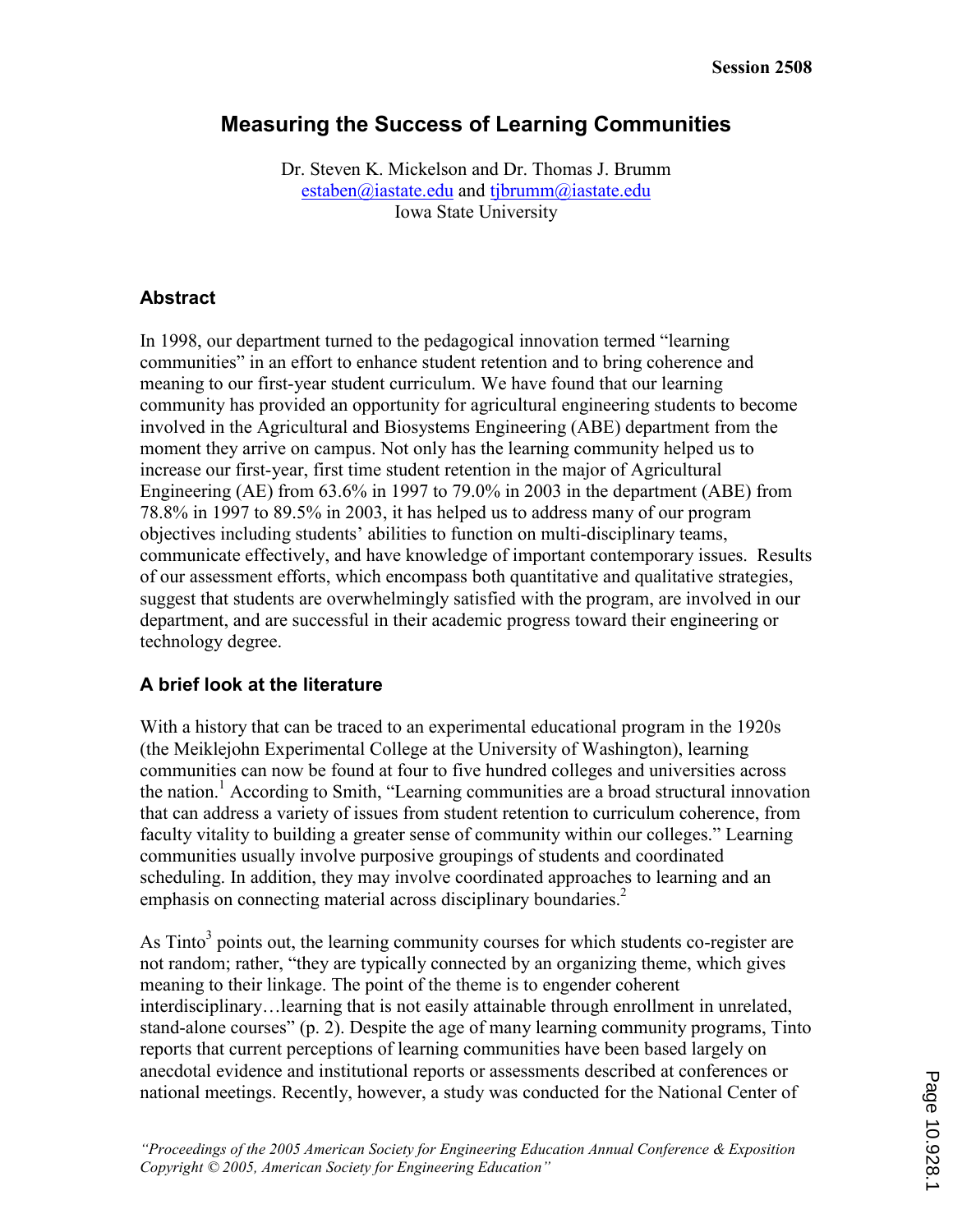Teaching, Learning, and Assessment that suggests learning communities impact student learning in several ways:

- 1. Learning community students formed study groups that extended beyond the classroom.
- 2. Learning community students became more actively involved in their learning than did other students.
- 3. Learning community students perceived their learning experience was enriched by the other learning community participants.
- 4. Learning community students "persisted at a substantially higher rate" (than comparable students in a traditional curriculum).
- 5. Learning community students perceived themselves as more engaged academically and socially.
- 6. Learning community students reported an increased sense of responsibility for their own learning as well as the learning of their peers (p. 12).

The study reported by Tinto is important and offers a look at students' experiences and perceptions in two types of institutions where learning communities have been especially nurtured: community colleges and large, urban commuter campuses; however, many other types of higher educational settings were not included in the study. For our purposes, we are most interested in large, research oriented land-grant universities, like Iowa State University, places where students often have difficulty becoming engaged in the university.<sup>4</sup> To that end, we have been conducting an on-going assessment of our learning community, the results of which we will report in this paper.

# The ABE LC at Iowa State University

In our department, the umbrella term Agricultural & Biosystems Engineering Learning Community (ABE LC) has evolved to now encompass two complementary undergraduate programs available to our first- and second-year students who are majoring in agricultural engineering or agricultural systems technology: the ABE learning community, which is created by having students co-enroll for specially selected linked courses, and the ABE living learning community, a reserved portion of a specific residence hall. Other features of the ABE learning community include peer mentors and tutors, faculty-student dinners, and student service learning opportunities. The ABE LC has been described in detail in previously published papers.<sup>5,6,7</sup> A brief overview will be given here to provide the necessary background for this paper.

#### Overview of the ABE Learning Community Initiative

The Department of Agricultural and Biosystems Engineering (ABE) at Iowa State University administers two separate curricula, the Agricultural Engineering (AE) curriculum in the College of Engineering, and the Agricultural Systems Technology (AST) curriculum in the College of Agriculture. The learning community was designed to enhance our students' academic and social lives, in addition to providing an opportunity for several of our students from our two majors to have at least one class together (first-year composition). Comprehensive objectives, as well as specific ABE LC objectives were designed to guide our program development and on-going assessment.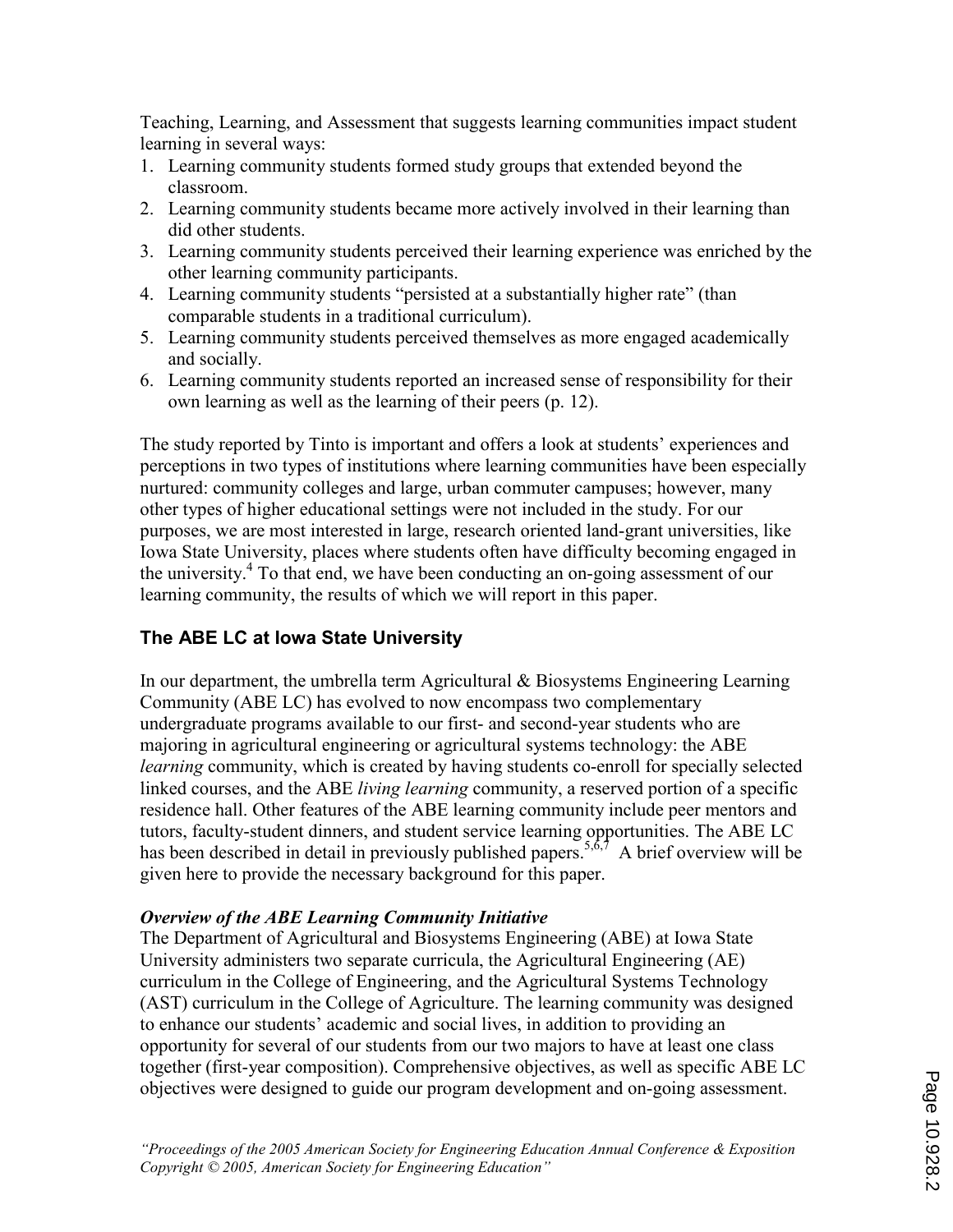## ABE Learning Community Objectives

The following comprehensive objectives guide the ABE LC initiative:

- To build community for entering first-year students within the Agricultural Engineering (AE) and Agricultural Systems Technology (AST) curricula
- To increase the retention of the first-year students in the AE and AST programs
- To increase recruitment of students into the ABE curricula, especially underrepresented students (women and minorities)
- To enhance learning and team skills using collaborative, learning-based educational methodology in the learning community courses
- To improve written communication skills by creating a writing link between the firstyear composition courses and other technical courses in the AE and AST curricula

#### Learning Community Course Links

The primary structure for our LCs are course links. By having students take a common set of linked courses, we hope to create community and meaning for our incoming firstyear students. Students must enroll in at least two of the three classes in the learning community core in order to participate. Listed below are the course links for the first-year students in agricultural engineering (AE).

#### AE First-Year Learning Community Core

Fall 1999 – Fall 2003

- Engr 101  $(R \text{ cr.})^{\dagger}$  Engineering Orientation for AE Students
- Engr 170 (3 cr.) Engineering Graphics and Design
- Engl 104 (3 cr.) First-Year Composition I (course link with Engr 170)

#### Spring 2000 – Spring 2004

- A E 110 (1 cr.) Experiencing Agricultural  $\&$  Biosystems Engineering
- Engr 160 (3 cr.) Engineering Problem Solving with Computational Laboratory
- Engl 105 (3 cr.) First-Year Composition II (course link with AE 110  $\&$ Engr 160)

Importantly, due to university placement policies, not all students are required to take English 104 and English 105. At Iowa State University (ISU), students are placed into first-year composition based on their ACT scores; therefore, many of our students majoring in engineering test out of English 104 due to their high ACT scores. In addition, some students bring college credit for English when they matriculate from high school; therefore, not all ABE students take English 104 or even English 105 at ISU. Because the numbers of students who take first-year composition varies and is usually slightly (or some semesters more than slightly) different than the group of students enrolled in the linked engineering courses, AST and AE students are frequently placed in the same firstyear composition sections, a strategy needed to fill one section of English (26 students).

 $\overline{a}$ <sup>†</sup> R cr. is an abbreviation for *required credit*. Engineering 101 is a course that all engineering students must take, but it is a course for which students receive no formal course credit.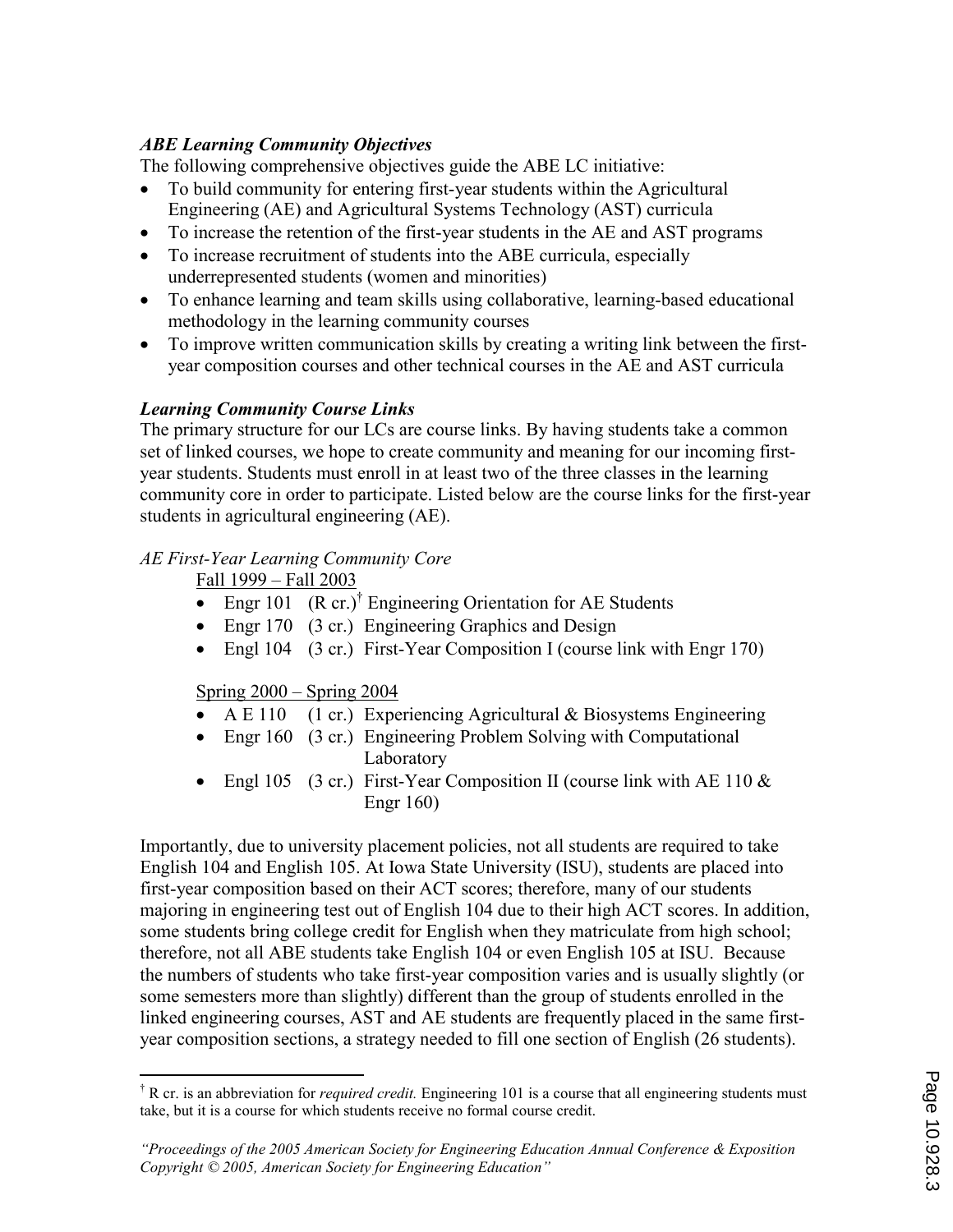We had originally hoped that combining AE and AST students into one section of English 104 would help to create community between these two groups of students and have continued the practice because the students due appear to enjoy and thrive in the environment. Engineering 101, 160, and 170 are multi-section courses at ISU; however, we offer ABE specific sections for our students that are primarily taught by ABE faculty. This strategy not only enables us to cluster our students into one course, it also allows us to adjust the curricula to include topics and projects of particular interest to ABE students. Agricultural Engineering 110 is an experiential introductory course that is unique to our department and was described previously $\delta$ . Tutoring for math and physics courses is also provided for AE LC participants.

# Link with the English Department

The link between the engineering and English curricula allows ABE students to address their communication competency at an early stage in their programs. Originally, we worked with the Department of English to link special sections of first-year composition courses (English 104 and English 105) with the ABE curricula. The result has been composition courses that have an agricultural and biosystems engineering and technology theme underlying the composition curriculum. These specialized composition courses allow ABE students to read and write about subjects related to agriculture, engineering, and technology, instead of the more general topics common in first-year composition courses. Importantly, we have also adjusted the curricula for the engineering courses to incorporate an increased emphasis on writing. In this rich environment, writing is introduced as an important life skill.

Five objectives related to the ABE LC guide the first-year composition curricula:

- To begin to understand the integrated nature of communication within the agricultural engineering and technology profession
- To learn academic writing processes, techniques, and skills
- To learn basic technical writing skills
- To begin to understand the concept of audience analysis
- To learn social skills related to team building and team success

Additionally, the following more traditional first-year composition objectives are also addressed: to develop strategies for reading critically, to increase analytical skills applied to professional disciplinary discourses, to develop strategies to revise your [the student's] own writing, to adapt your [the student's] writing to specific purposes and readers, to use a variety of informational sources, to use a variety of organizational strategies, and to avoid errors that distract or confuse readers.

# Program Evolution

The ABE LC has evolved in many ways over the last three academic years. During the first year (1999), the modifications made by the English instructor in the first year composition courses were significantly more than those made by the engineering faculty in the engineering linked courses. However, after observing several English class periods,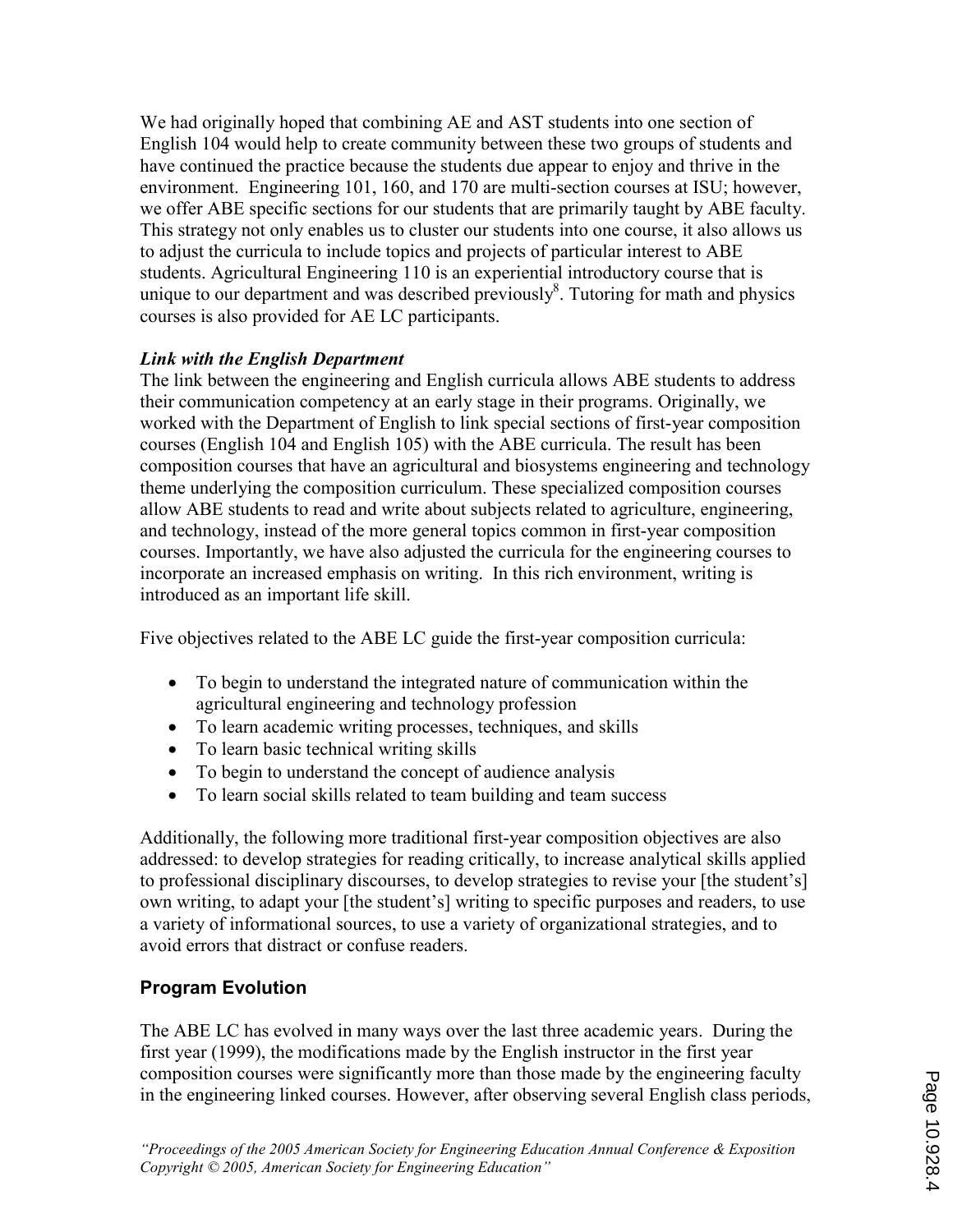the engineering instructor gradually learned more about how the English material could be integrated into his engineering course. An example of this is the use of in-class student peer review. The peer review process and materials were originally used in English 104 as tools for students to provide meaningful feedback to each other prior to an assignment's due date. This activity and the associated materials were adapted and implemented in Engineering 170 at the end of the first semester (Fall 1999) with a written assignment accompanying an open-ended team design project. During the second (2000) and third (2001) years, the engineering faculty member in the LC links took on more of a leadership role in developing more meaningful connections between the linked courses. This became necessary due to the turnover from semester to semester in the English instructors.‡

An additional key development after year one was the establishment of a sophomore learning community. We had not intended to develop a learning community for nonfirst-year students; however, we accommodated the students' requests to create an advanced ABE LC. Presently, the sophomore LC involves a clustering of courses for which the students can elect to co-register; however, there are not the strong betweencourse linkages as is the case in the first-year LC. As more ABE faculty are becoming involved with the ABE LC program, we are encouraging the development of such interdisciplinary links.

Assessment of the program has also evolved over the last three years with the development of more focused pre- and post- surveys, focus groups, and the use of new competency based software for assessing student outcomes related to ABET.

# Assessment of the ABE LC

Since the beginning of the ABE LC, we have used a number of assessment tools to evaluate the successes and the opportunities for improvement in our learning community. Importantly, we have hired a doctoral student each year who is dedicated to coordinating and implementing our assessment program. This position has been funded through a competitive university grant that funds much of our learning community initiative. Notably, our assessment program is approved through our university human subjects committee. Following the discussion of our assessment methods, we will present the findings from our research regarding the student participants.

#### Assessment Methods

Both quantitative and qualitative assessment methods have been used for data collection. Specifically, we have gathered information through student records (retention, grade point, academic progress), student and peer mentor surveys, student and peer mentor focus groups, and student writing samples.

 ‡ First-year composition courses are frequently taught by graduate students or by adjunct staff, which has made it difficult to establish a long-term relationship with any one instructor. We have had four different composition instructors since the learning community was implemented.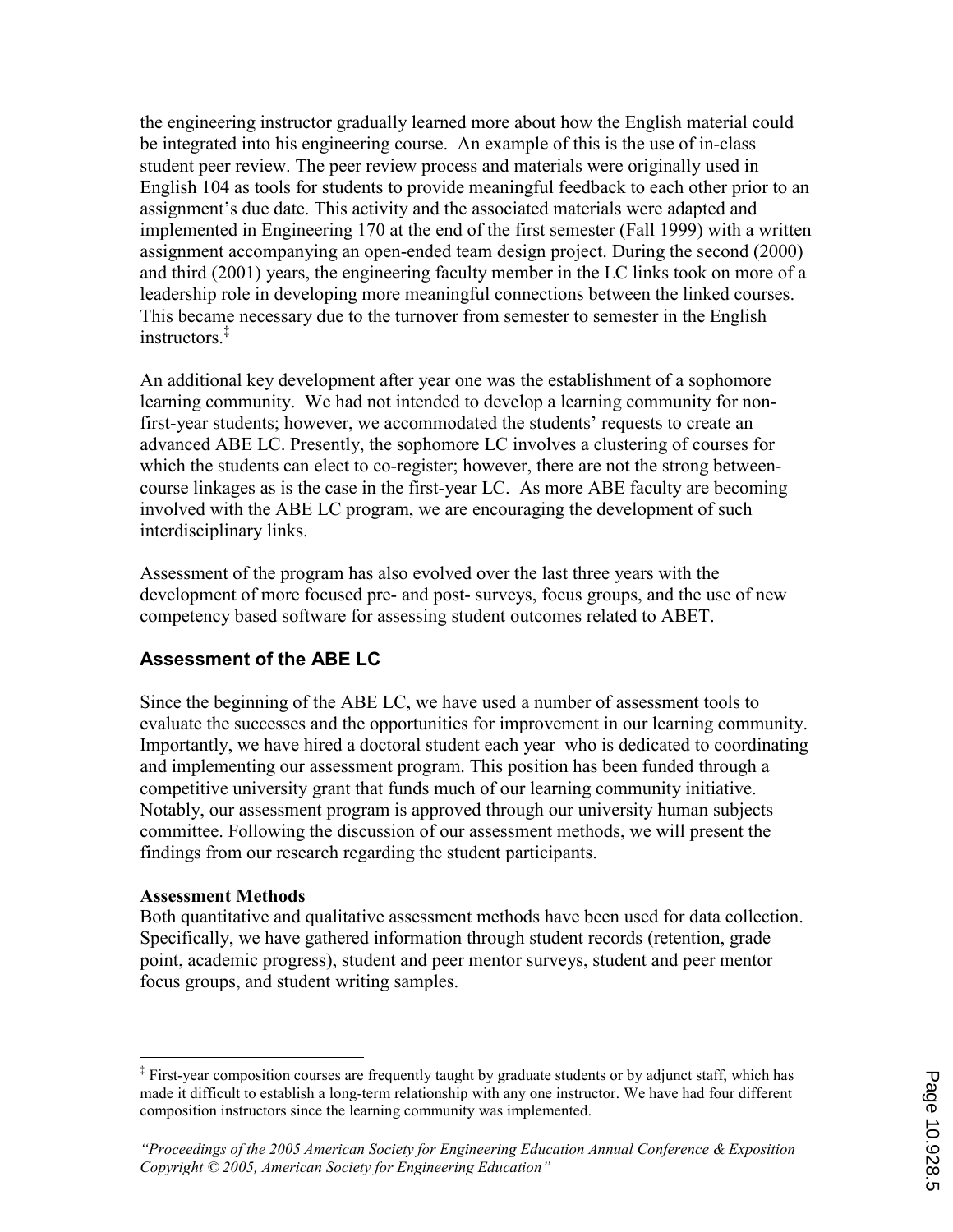**Student Records.** Student records are an example of assessment data that is readily available, but that is often left untapped. Presently, we have used student records to track retention rate. In the future, we intend to use this data to track students' academic achievement and progress. Importantly, our students have given us their permission (via a consent form) to review this information for the purpose of assessing our learning community initiative.

Surveys. We have found surveys to be an easy, efficient, and effective way to gather information from our learning community participants. A combination of forced answer Likert-type questions combined with open-ended questions provides us an opportunity to assess our target objectives and to gather meaningful reflective comments from the students. The data is useful for program planning on a semester-by-semester basis. In addition, we have maintained continuity in the survey tools, which has allowed us to compare data from year to year.

**Focus Groups.** We began using focus groups in the Fall 2000 semester as a method to augment our survey data. Focus groups are a qualitative research method which have high face validity and which are relatively inexpensive and time efficient.<sup>9</sup> For each focus group session, we recruit 5-9 students, a size we have found manageable yet large enough to foster between participant dialogue. If the size of a focus group is too large, the group is likely to fragment and participants may begin to have more than one conversation. Importantly, peer mentors involved with the learning community and faculty members are not placed in focus groups with students due to the hierarchical imbalance between the groups. According to Morgan, $^{10}$  participants in a homogeneous group are more likely to speak freely about a topic. The focus groups are conducted by our doctoral student researcher, an individual with whom the students are comfortable yet who is not responsible for students' academic progress. This individual also processes the focus group transcripts so the anonymity of the students is protected.

Writing Samples. A rather unique aspect of our assessment program has been the collection of student writing samples. Because writing is such an important feature of our learning community, we saw the students' writing activities and assignments as potential sources for gathering important assessment data. Particularly, we have found several of the students' first-year composition assignments as rich sources of information regarding the students' perceptions of their learning community experience. Again, the students have given us permission to use these documents in our LC assessment activities.

#### Findings regarding student participants

Our assessment program has yielded large amounts of data, a result that has both positive and negative implications. On the positive side, we have a wealth of information from which to draw; however, that volume of data has been a bit unwieldy to process. At this time we have been most interested in discovering if the LC has in fact helped us to achieve the five comprehensive objectives guiding our LC initiative. We have strong evidence addressing four of the five objectives: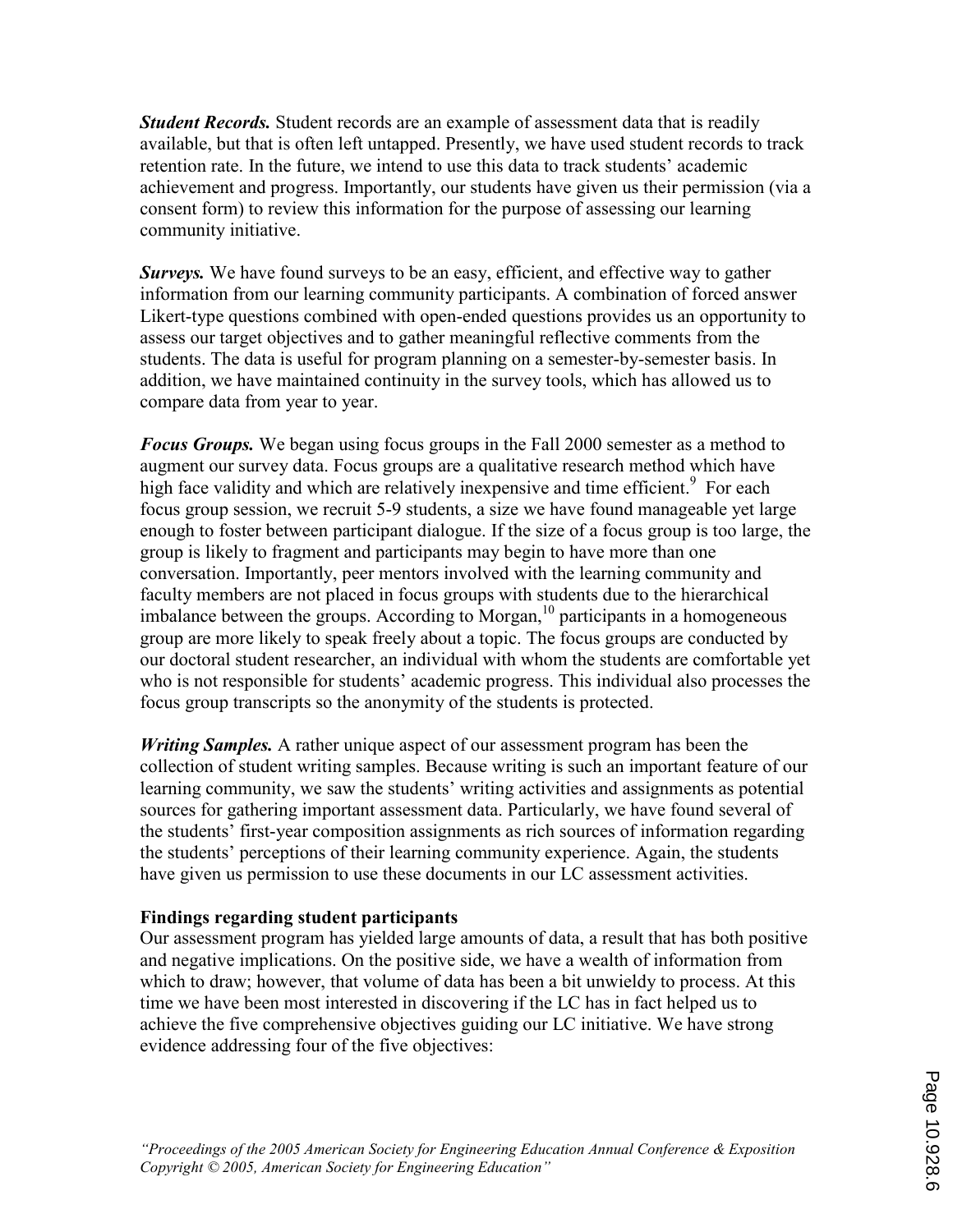- 1. The ABE LC fosters an increased sense of community students majoring in the ABE department. (Objective 1: To build community for entering first-year students within the AE and AST curricula.)
- 2. ABE students persist at a substantially higher rate than ABE students did prior to the LC initiative. (Objective 2: To increase the retention of the first-year students in the AE and AST programs.)
- 3. Students who have participated in the ABE LC report that the LC has enhanced their academic experience and success; however, some students report being tired of spending too much time with the student cohort. (Objective 4: To enhance learning and team skills using collaborative, learning-based educational methodology in the learning community courses.)
- 4. Students report that the Fall 2000 first-year linked learning community courses (English 104/Engineering 170) helped them to perceive the importance of firstyear composition and that this linked course experience has helped them in a future technical course (Engineering 160). (Objective 5: To improve written communication skills by creating a writing link between the first-year composition courses and other technical courses in the AE and AST curricula.)

## Increased sense of community.

Evidence of community building in the department is a comprehensive objective linked to several of the specific LC objectives. Specifically, we believe excitement for the AE and AST fields, increased departmental involvement, increased student/faculty interaction, increased lower level/upper level student interaction, and increased involvement in professional societies and student branches all suggest students have an increased sense of community with the department.

Results from surveys conducted at the end of each fiscal year provide the evidence of the community building taking place from the student perspective. Students were asked to respond to statements related to the AE LC objectives. For all five statements shown in Figure 1, on the average, the students agreed to strongly agreed.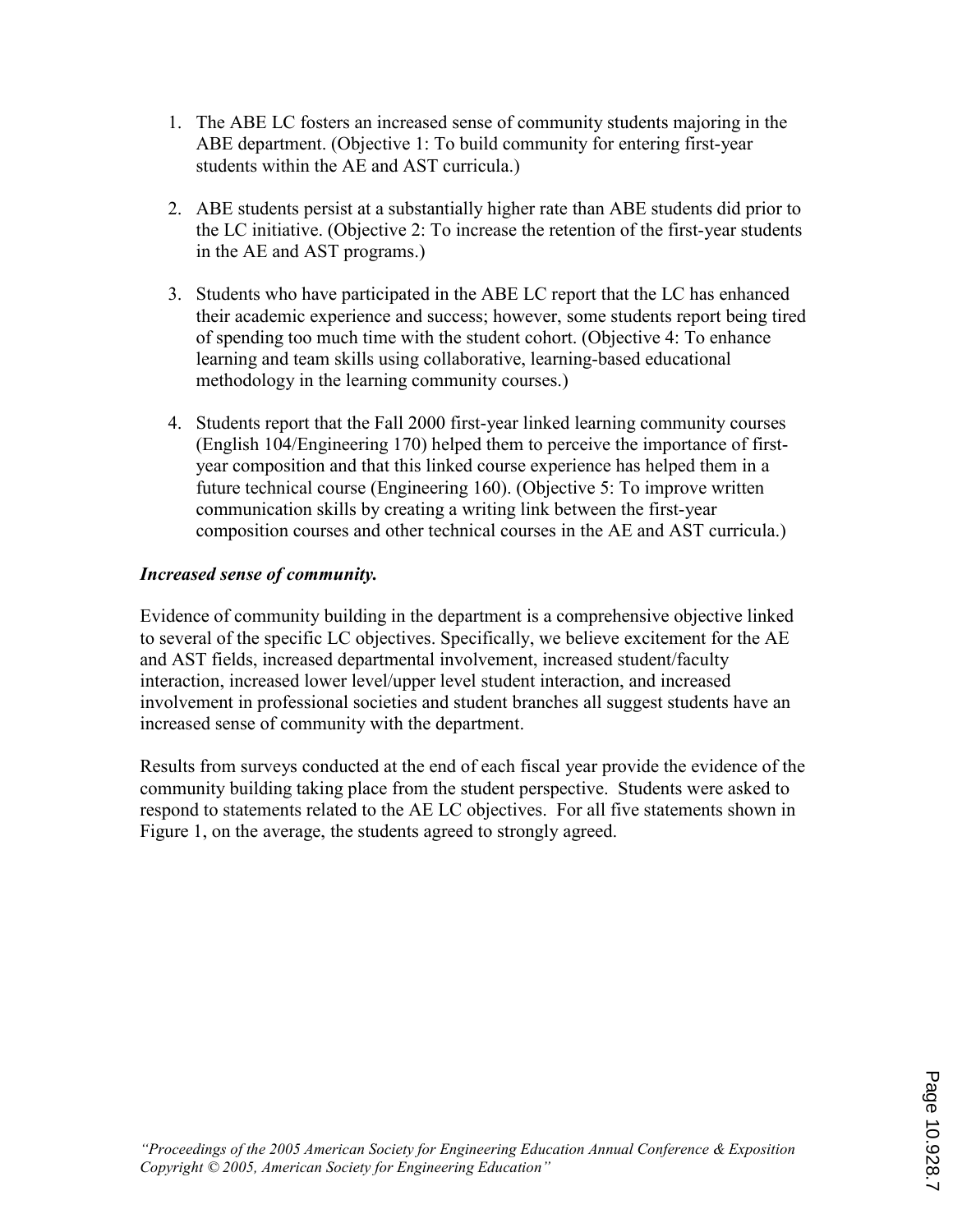

# Agricultural Engineering LC Student Perceptions

Figure 1. Average response to the following ABE learning community statements

 $(1 =$  strongly disagree;  $2 =$  disagree;  $3 =$  agree;  $4 =$  strongly agree):

- 1. I am excited to be a part of the field of engineering and technology.
- 2. I have been involved with the ABE Department this year.
- 3. I have interacted with the ABE faculty this year.
- 4. I have interacted with upper-class ABE students this year.
- 5. I have become involved in a professional society or a student organization.

One way we have measured students' levels of comfort in the department is to ask them the following survey question: "About how many faculty members in ABE do you know well enough to engage in a conversation?" As Figure 2 shows below, by the end of their first year, seventy-four percent of AE students felt they knew four or more ABE faculty members well enough to engage in a conversation. This was asked only during the first three years of the study.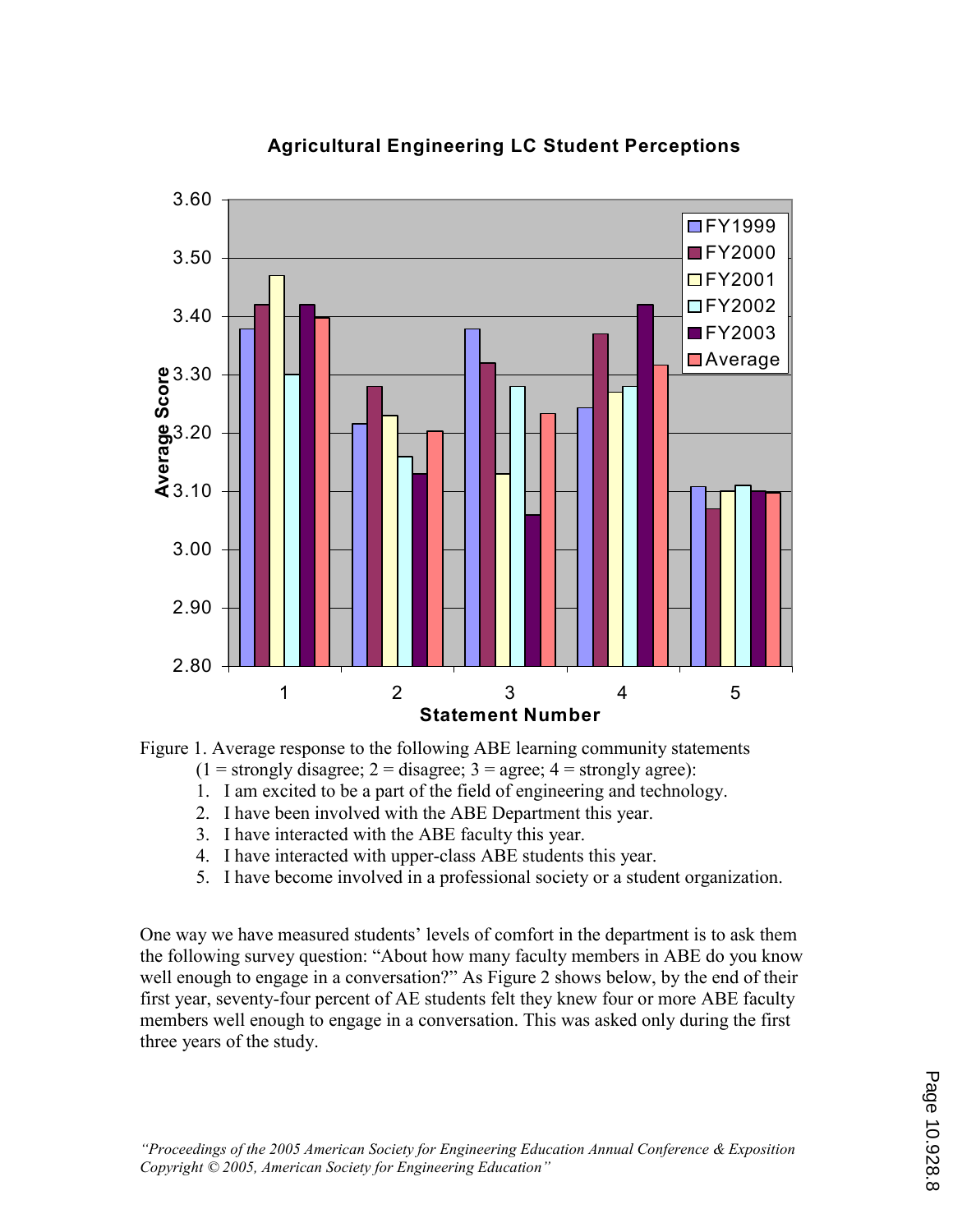

Student fam iliarity with faculty

Figure 2. Student familiarity with faculty after one year in the AE LC.

**Increased retention.** Retention rates for the agricultural engineering program are shown in Figure 3 for the school years 1997-2003. The AE LC started in the spring of 1998 by creating AE 110 with in-class mentors. The first full year of the AE freshmen LC was in 1999. The sophomore AE LC began in 2000. The one-year retention rate increased dramatically the year that the AE LC was implemented. The jump from the non-LC year to the LC year was 12.3 percent. The retention rate for the six years following the implementation of the AE LC remained above 70 percent. In 2001, retention jumped to 82.1 percent. Free tutoring for calculus, chemistry, and physics and a service learning project was offered since 2001, along with the normal learning community activities. With the addition of a sophomore LC, we have seen the two-year retention rate grow from 39 percent to 71 percent from 1997 to 2001. Although, some students transfer out of Agricultural Engineering, a majority transfer within our department to our Agricultural Systems Technology program as is seen in Figure 4. This figure shows that we are still retaining approximately 90% of our first-year, first-time freshmen after the first year in our department (ABE) compared to 78% in the year prior to the start of our LLC.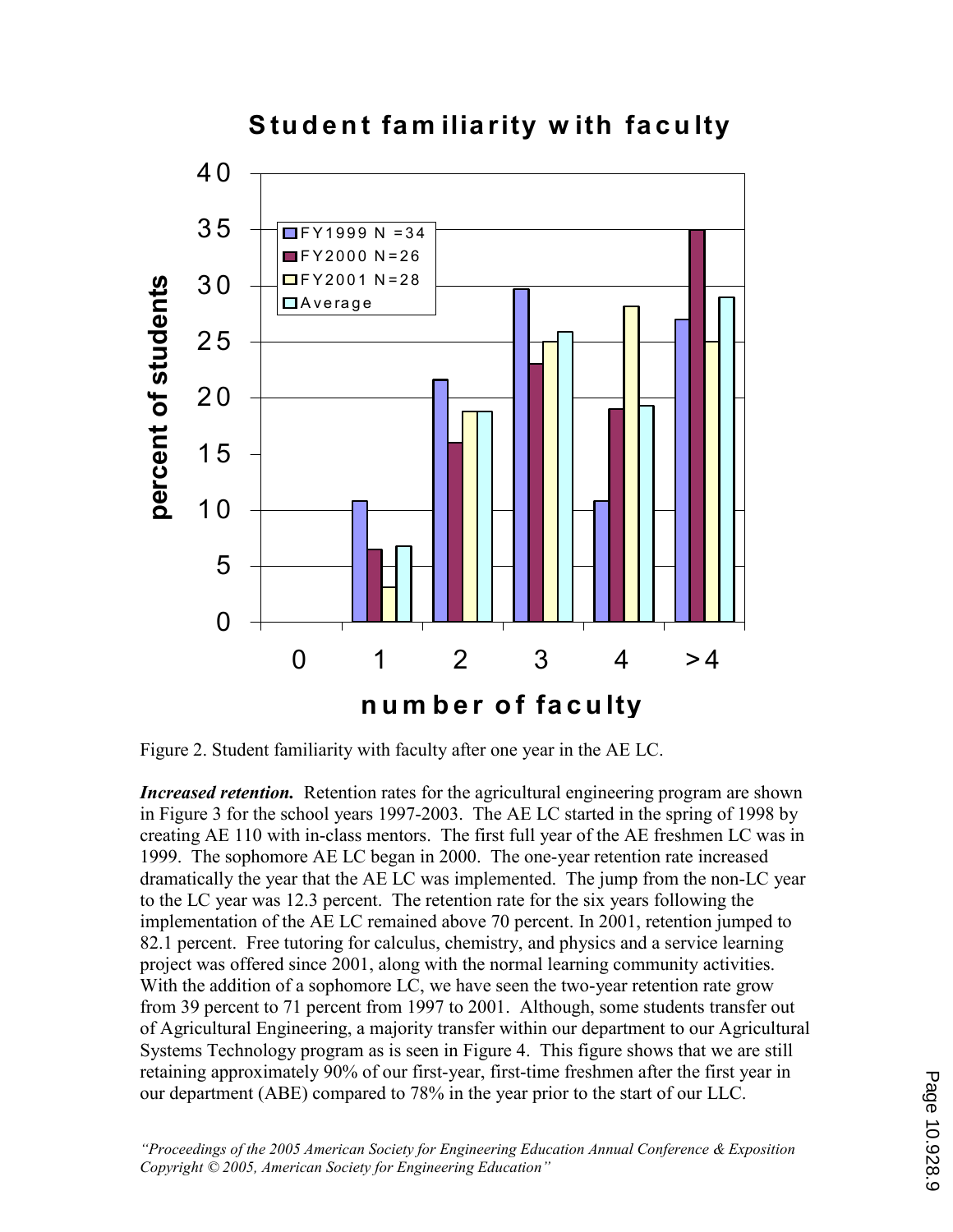#### 0.0 10.0 20.0 30.0 40.0 50.0 60.0  $\begin{array}{r} \text{70.0} \\ \text{8} \\ 60.0 \\ 50.0 \\ 40.0 \\ 30.0 \\ 20.0 \end{array}$ 80.0 90.0 1997 N=33 1998 N=29 1999 N=34 2000 N=26 2001 N=28 2002 N=23 2003 N=19 School Year Year 1 Year 2 ■Year 3 ■Year 4

Agricultural Engineering Rention, 1997-2003

Figure 3. Agricultural engineering retention rates for FY1997-FY2003



#### ABE Retention (1997-2003)

Figure 4. ABE retention rates for FY1997-FY2003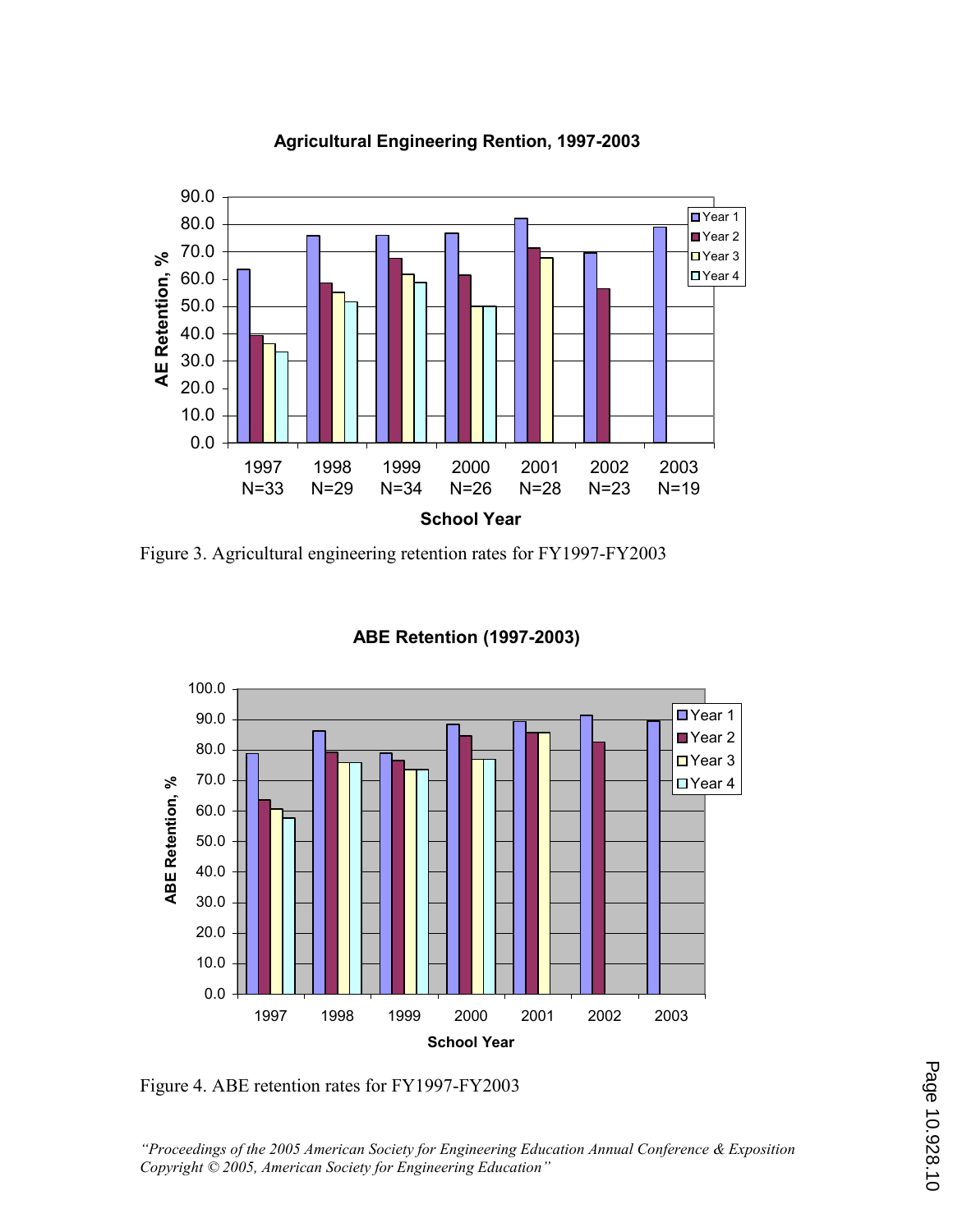**Enhanced academic success and experience.** At this time, we have looked to the students' perceptions as a method of assessing students' academic success and experience. Overwhelmingly, the students' comments suggest that they believe the learning community has enhanced their academic experience positively. Many of the students have reported that the opportunity to work with other members of the LC has enhanced their academic performance.

Many learning community students have reported that they frequently form out-of-class study groups with other students in the learning community. Anecdotally, we have also noticed an increase in the number of students who are studying together in our building during out of class time. The increase may be partially due to increased access to study areas; however, the students' placement into common sections of courses has also increased the feasibility of peer study groups. Notably, prior to the LC only upper-level students were seen with any frequency in the building studying after hours; presently students representing all levels are seen regularly in our building.

In addition to perceptions of enhanced academic performance and participation in peer study groups, LC participants have also indicated that having introductory courses that were linked and had an ABE theme motivated them to learn and to participate in class.

Despite most students' general expression of satisfaction, a few of the students who were involved in both the LC and the LLC have reported they were tired of spending so much time together.

In addition to the theme relating to spending possibly too much time together, an additional theme of constructive criticism we have received relates to the instructors who have been selected or who have volunteered to teach in the learning community.

While we certainly don't attempt to place instructors based on our perceptions of their rigor in the classroom, we do attempt to place instructors who take teaching seriously and who are recognized as good teachers. Of relevance to this particular theme is the comment from a first-year student who suggested that he worked harder in his linked learning community first-year composition course (English 104) than he did in a nonlinked section of first-year composition (English 105) during his second semester because the material and the instructor motivated him:

"I kind of miss the part about it being ag related, major and stuff. I thought that helped out a lot, but on the other hand I kind of like [105] because it's just a lot easier…It's just your regular English class. You just read a paper, write about it and I don't know. I'm maybe learning in it, but it's not quite as intense…I got an A- in 104 compared to a B in 105. I can say I'm a lot less involved in 105. I mean, 104 involved 170 and different classes, and so, I kind to had to spend a little more time on it. I kind of just work to get by in 105, because it seems like that's all she really expected. She didn't get quite as in-depth to it, so I just worked to get by in that class." (first-year participant, Spring 2001 interview).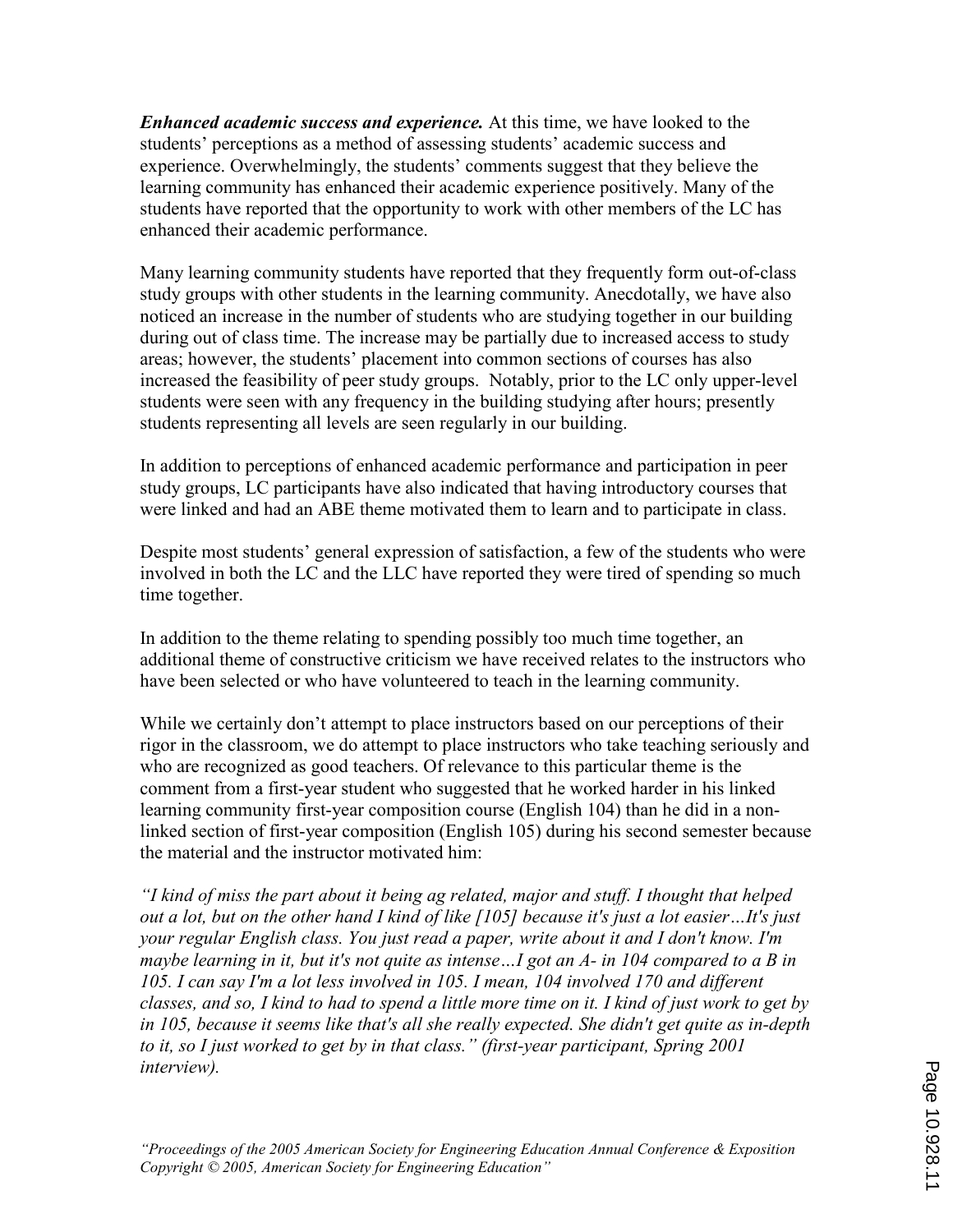**Enhanced understanding of communication.** A particularly exciting finding in our research is the effect the learning community appears to be having on our students' communication skills. On average, first-year learning community agreed or strongly agreed that they had learned technical writing skills during their first year in college (Figure 5). A ranking of 3 or greater indicates agreement. Prior to the learning community, technical writing was not addressed specifically until the students reached their junior or senior year and they took a technical writing English course.



# Technical writing skills

Figure 4. On average, the first year students in the AE learning community agreed or strongly agreed that they had learned technical writing skills during their first year in college. A ranking of 3 or greater indicates agreement.

Additionally, students have reported that the writing they have done in their linked English and engineering courses has been beneficial to them.

During a focus group held during the second semester of their first year (Spring 2001), several students revealed that writing they had done in their first-semester linked courses (Fall 2000—English 104 and Engineering 170) was helping them to also be successful in Engineering 160 (the course they were taking 2001). The student comment below is representative of this theme.

"[W]e did a lot of stuff in 170 that went along with 104 and was useful…I'm still using the stuff I learned last semester in [Engineering 160] (first-year participant, focus group, February 2001).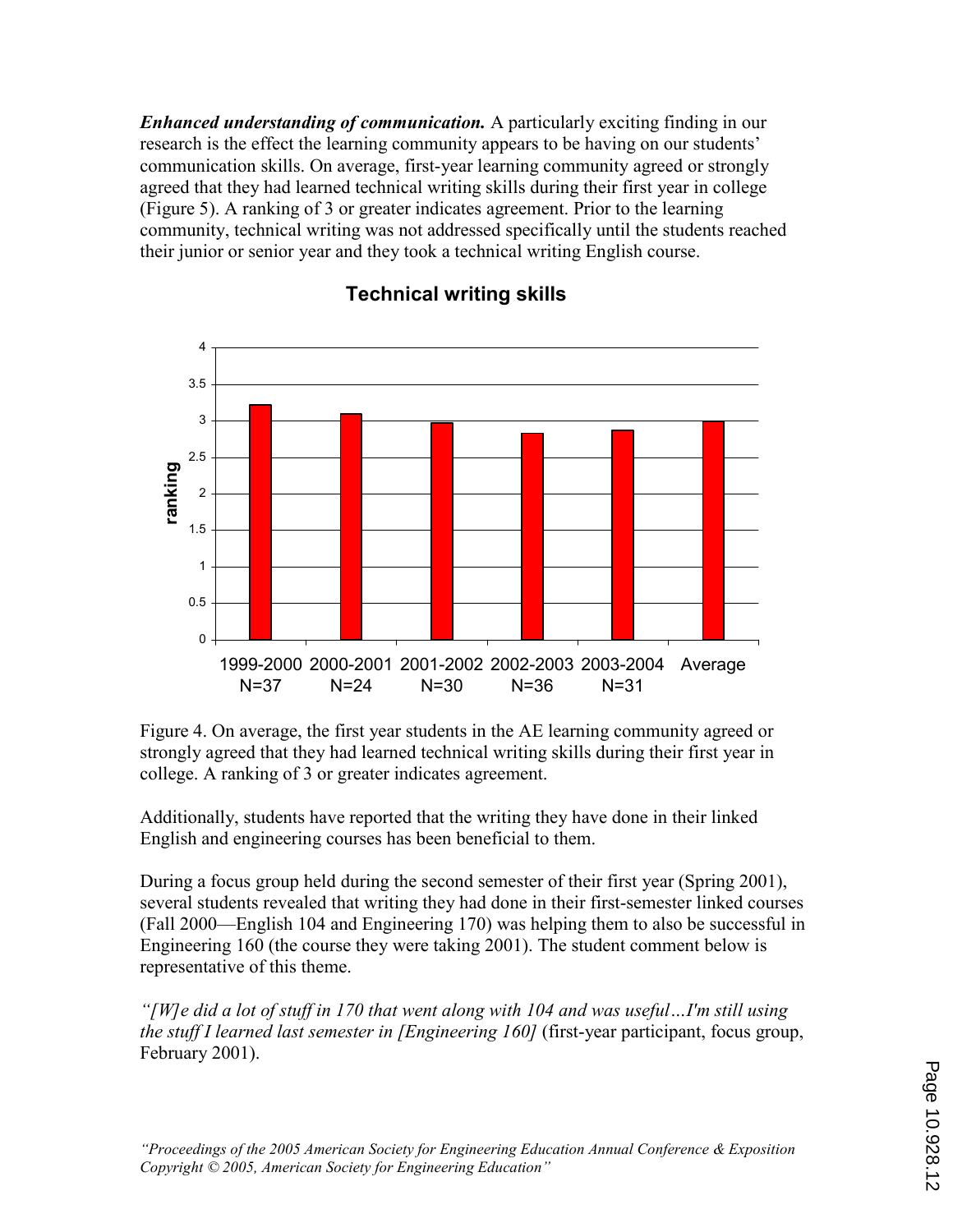While most comments regarding their communication experience in the learning community were positive, a few students expressed frustration when they perceived that their engineering instructor and their English instructor had different expectations.

Particularly, the students were frustrated to discover that their engineering professor placed more emphasis on correctness than did their English instructor:

## **Conclusions**

The ABE Learning Community continues to achieve its objectives. We have built a strong sense of community among the students within the department. Student retention rates have soared; longitudinal data shows that first-year students persist into the sophomore and junior years. Students who have participated in the ABE LC report that the LC has enhanced their academic experience and success. There is tangible evidence of improvement in students' writing and communication skills through the link to the first-year composition courses.

We have not achieved the objective of increasing the number of female and minority students. While the number of females in the ABE Department has increased over the last three years, it has not been dramatic. The number of minority students has not changed during the same time period. Focused efforts to address this objective are planned for the future.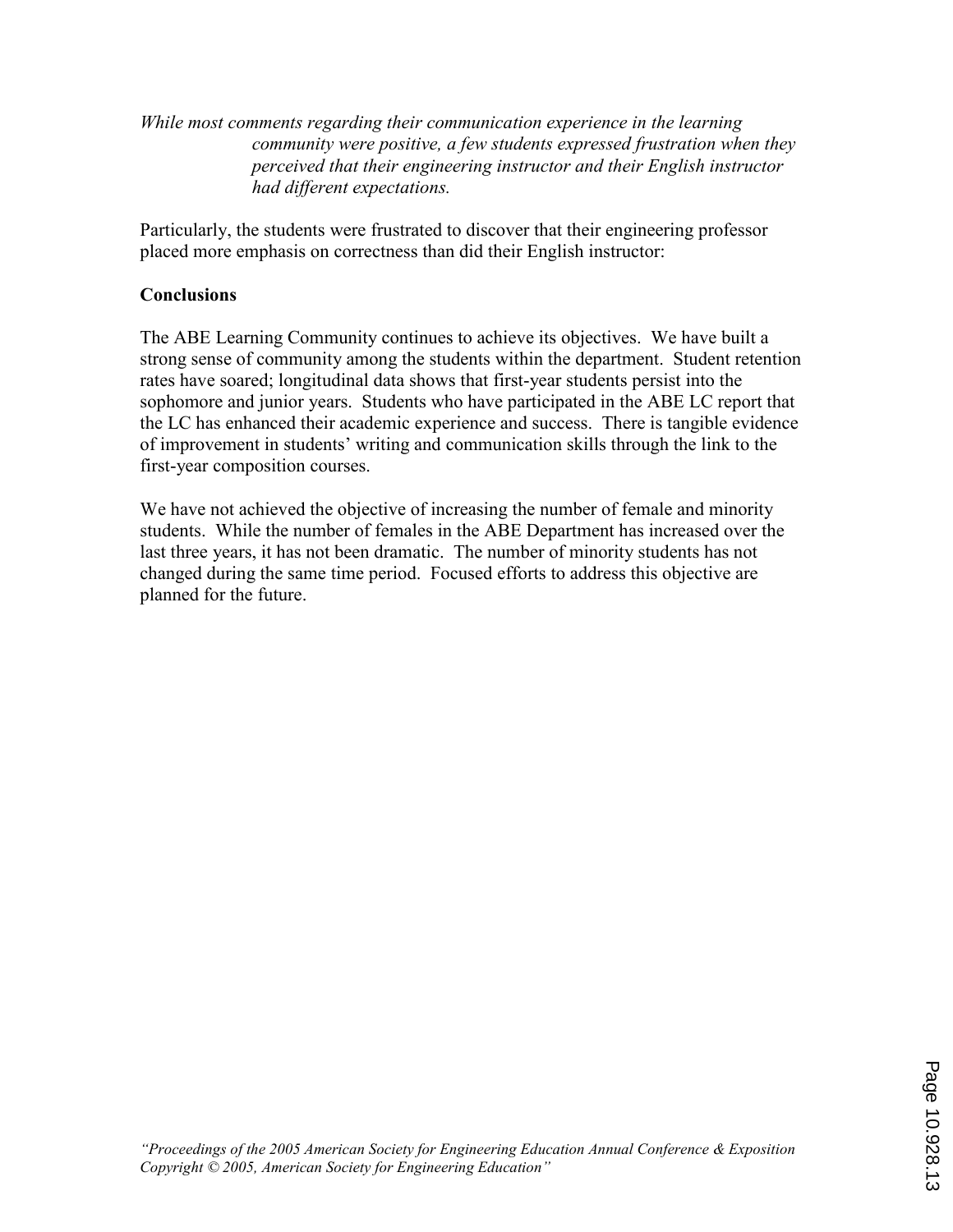## Bibliography

- 1. L. B. Smith, The challenge of learning communities as a growing national movement, Association of American Colleges and Universities Peer Review 4(1). Available: http://www.aacu-edu.org/peerreview/pr-fa01feature1.cfm (accessed 01/02/02). (2001)
- 2. T. A. Angelo, The campus as learning community. AAHE Bulletin, May 3-6 (1997).
- 3. V. Tinto, What have we learned about the impact of learning communities on students? Assessment Update, 12(2), 1-2,12 (2000).
- 4. The Boyer Commission on Educating Undergraduates in the Research University, Reinventing undergraduate education: a blueprint for America's research universities. Stony Brook, NY: State University of New York at Stony Brook for the Carnegie Foundation for the Advancement of Teaching (1998).
- 5. P. C. Harms, S. K. Mickelson, and T. J. Brumm, Using a first-year learning community to help meet departmental program objectives in Agricultural & Biosystems Engineering. Proceedings of the 2001 American Society for Engineering Education Annual Conference & Exposition, Albuquerque, NM, Session 2608 (2001).
- 6. P. C. Harms, S. K. Mickelson, and T. J. Brumm, Using learning community course links to bring meaning to the first-year engineering curriculum. Proceedings of the 2001 American Society for Engineering Education Annual Conference & Exposition, Albuquerque, NM, Session 1653 (2001).
- 7. S. K. Mickelson, P. C. Harms, and T. J. Brumm, Building community for first- and second-year students in the Agricultural and Biosystems Engineering Department at Iowa State University. Proceedings of the 2001 American Society for Engineering Education Annual Conference & Exposition, Albuquerque, NM, Session 2608 (2001).
- 8. S. K. Mickelson, Retention of freshman agricultural engineering students through an experiential lab course. Proceedings of the 2000 American Society for Engineering Education Annual Conference & Exposition, St. Louis, MO, Session 2608 (2000).
- 9. J. H. McMillan and S. Schumacher, Research in education. New York: Longman (1997).
- 10. D. L. Morgan, Focus groups as qualitative research. (2nd ed.). Newbury Park, CA: SAGE (1997).